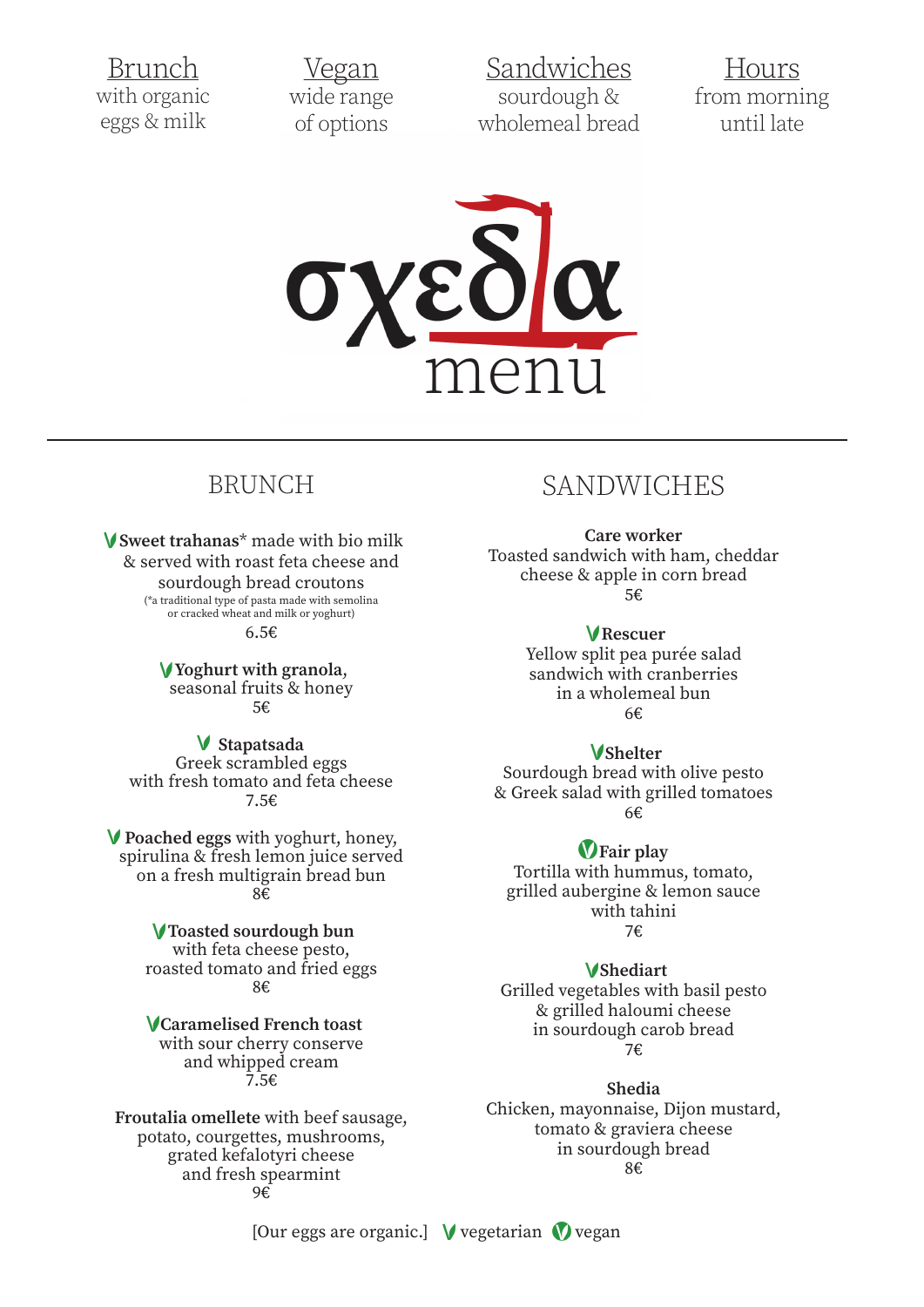<u>Upcycyling</u> Check o our gift shop  $\overline{1}$   $\overline{1}$   $\overline{1}$   $\overline{1}$   $\overline{1}$   $\overline{1}$   $\overline{1}$   $\overline{1}$   $\overline{1}$   $\overline{1}$   $\overline{1}$   $\overline{1}$   $\overline{1}$   $\overline{1}$   $\overline{1}$   $\overline{1}$   $\overline{1}$   $\overline{1}$   $\overline{1}$   $\overline{1}$   $\overline{1}$   $\overline{1}$   $\overline{1}$   $\overline{1}$   $\overline{$ <u>лрсусуш</u>

an an Indonesia.<br>Tanzania <u>Vegan</u> wide range of options  $\overline{M}_{2}$  $\underbrace{vega}$ 

**Beverages**  $Hot & cold$ chocolate  $D_{\text{average}}$  $D$ 

<u>and</u> and a

 $\mathbb{R}^n$ <u>Hours</u> from morning until late  $\overline{\mathbf{H}}$ <u>LIUULS</u>



# SALADS

**V** Kindness

**V** Kindness<br>Quinoa, salad greens, dried fruit & tangerine sauce 8€

## V Solidarity

An all-time-classic tabbouleh salad with bulgur, cucumber, tomato, parsley, freshly-squeezed  $\frac{1}{2}$  lemon juice & emon juice &<br>various aromatic herbs 7.5€ various aromatic herbs<br>7 5c  $\mathcal{L}$ tal<br>...

## VUnderstanding

in a bread bowl Greek salad with roasted tomato, cucumber, pepper, feta cheese, caper leaves 7€  $\sqrt{2}$  $\ln a$  bread bowl salad with roasted tomato

## **D** Empathy

Beluga lentils with roasted vegetables, feta cheese and sun-dried tomato, vinaigrette with thyme 8€  $8\epsilon$ margrette with thyme  $\sigma$ 

# WARM DISHES

Pumpkin soup, orange-scented 7€  $7\varepsilon$  $7\epsilon$ 

Briam a traditional Greek dish of peppermint flavoured roasted vegetables roasted vegetables<br>with tomato sauce 7€  $\frac{1}{\sqrt{2}}$ 

Cauliflower and broccoli au gratin made with non-dairy cheese & soy milk (vegan)  $8\varepsilon$ 

## Crete and Mani spaghetti

With staka (a Cretan roux dish made from rtin staka (a Cretan roux dish made rror.<br>goat or sheep milk fat), apaki (smoked, lean pork, marinated in olive oil), graviera cheese and fried egg.  $96$ 

> Grilled chicken fillet served with roasted vegetables  $12\varepsilon$

Juicy & tender pork fillets with baby potatoes & pomegranate sauce  $14\varepsilon$ - 12 million  $\frac{1}{2}$   $\frac{1}{2}$   $\frac{1}{2}$   $\frac{1}{2}$   $\frac{1}{2}$   $\frac{1}{2}$   $\frac{1}{2}$   $\frac{1}{2}$   $\frac{1}{2}$   $\frac{1}{2}$   $\frac{1}{2}$   $\frac{1}{2}$   $\frac{1}{2}$   $\frac{1}{2}$   $\frac{1}{2}$   $\frac{1}{2}$   $\frac{1}{2}$   $\frac{1}{2}$   $\frac{1}{2}$   $\frac{1}{2}$   $\frac{1}{2}$   $\frac{1}{2}$  15



in the Stavros Niarchos Foundation Cultural Center. \*All dishes are prepared with extra virgin olive oil from the Stavros Niarchos Park olive groves (www.snfcc.org/)